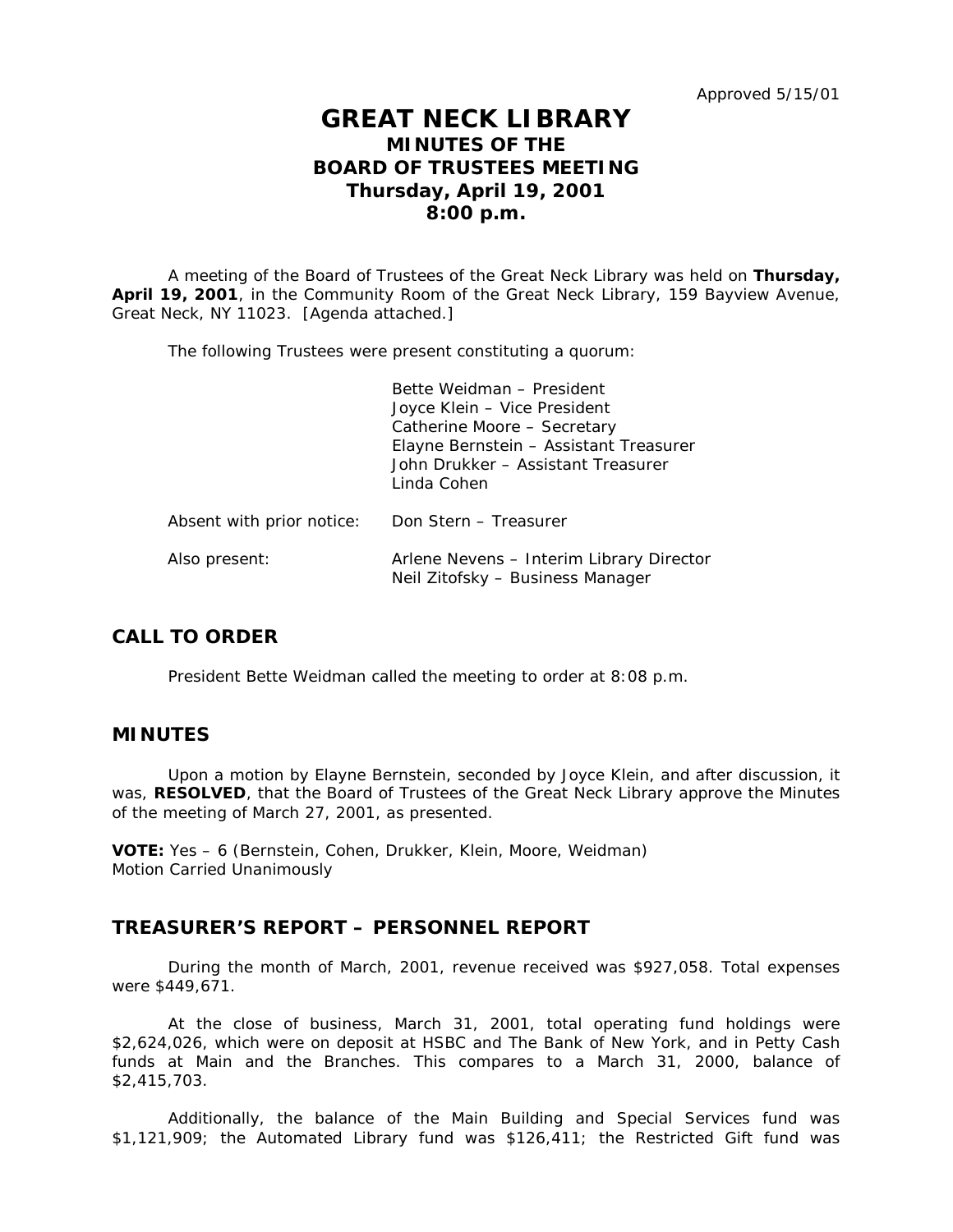Great Neck Library **Page 2 of 4** Minutes of the Regular Meeting April 19, 2001 of the Board of Trustees 8:00 p.m.

\$43,658; the Branch and Special Services fund was \$121,747. These funds totaled \$1,413,725 on March 31, 2001. The March 31, 2000, total was \$1,455,752.

Upon a motion by John Drukker, seconded by Linda Cohen, and after discussion, it was, **RESOLVED,** that the Board of Trustees of the Great Neck Library, accept the April 19, 2001, Treasurer's Report with the Personnel Changes of March 28, 2001, through April 19, 2001.

**VOTE:** Yes – 6 (Bernstein, Cohen, Drukker, Klein, Moore, Weidman) *Motion Carried Unanimously*

Upon a motion by John Drukker, seconded by Linda Cohen, and after discussion, it was, **RESOLVED,** that the Board of Trustees of the Great Neck Library authorize the Treasurer to pay the persons named in the Check Register dated March 21, 2001, through April 17, 2001, Paid-Checks numbered 22030 through 22137, and To-Be-Paid Checks numbered 22138 through 22227, the sums set against their respective names, amounting in the aggregate to \$149,828.02.

**VOTE:** Yes – 6 (Bernstein, Cohen, Drukker, Klein, Moore, Weidman) *Motion Carried Unanimously*

#### Levels Open Position

Upon a motion by Elayne Bernstein, seconded by Joyce Klein, and after discussion, it was, **RESOLVED,** that the Board of Trustees of the Great Neck Library, authorize the Director to fill vacancies in Levels until the next regular Board Meeting scheduled for May 15, 2001.

**VOTE:** Yes – 6 (Bernstein, Cohen, Drukker, Klein, Moore, Weidman) *Motion Carried Unanimously*

# **REPORTS**

Director's Report (attached hereto)

Public Comment: Marianna Wohlgemuth

### Trustee Committees

#### **Policy/Bylaws**

The next Policy/Bylaws Committee meeting has been scheduled for Thursday, April 26, 2001, at 6:30 p.m., in the Multi-Purpose Room, and at that time a chairperson will be elected.

#### **"Ad Hoc"**

The Main Library "Ad Hoc" Committee will meet on Wednesday, April 25, 2001, at 8:30 p.m., and Wednesday, May 2, 2001, at 8:00 p.m. Dr. Manuel London's report, prepared from the questionnaires that were mailed last fall, will be discussed. Work will then begin on a report from the committee to the Board of Trustees.